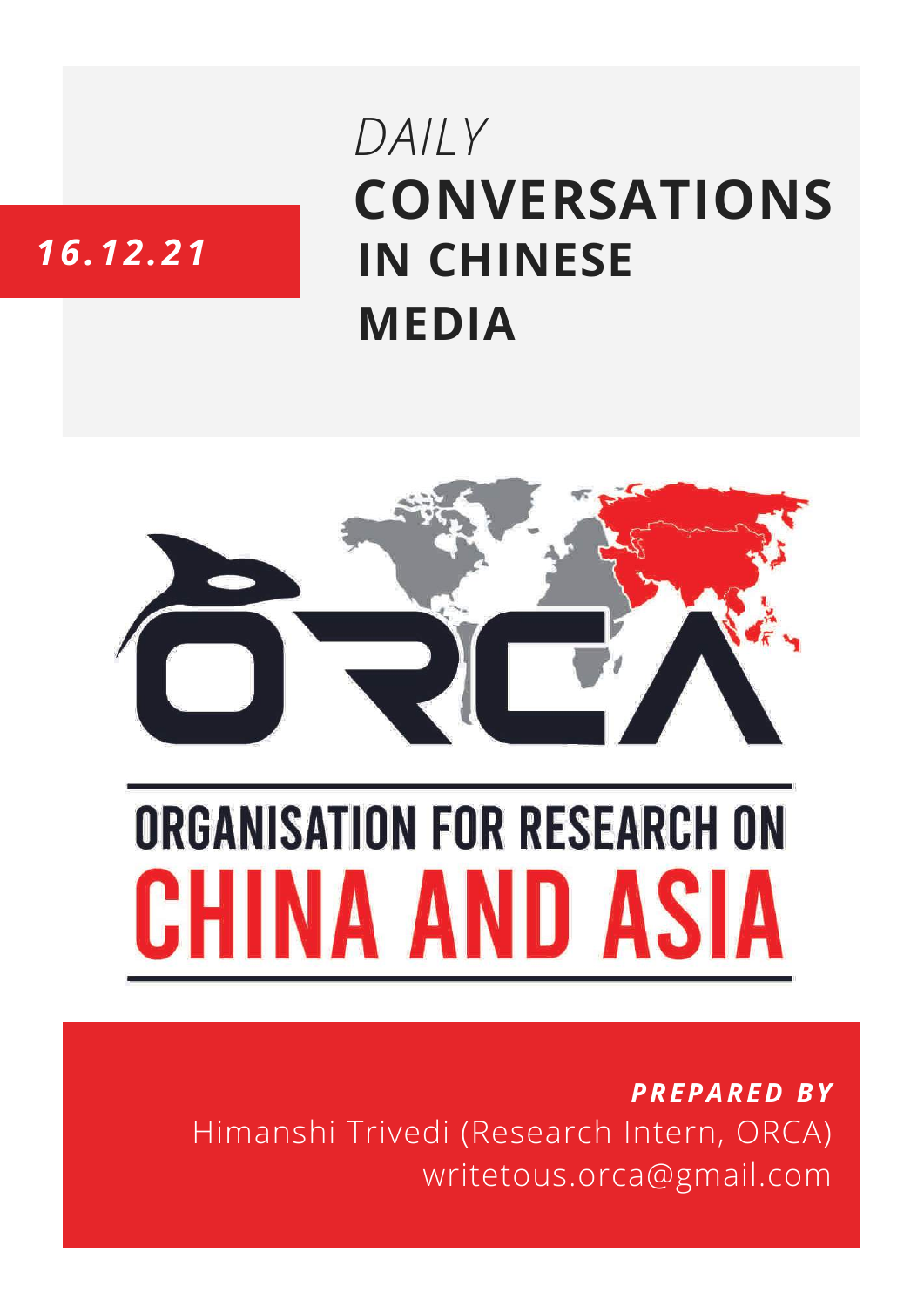#### **I. Social Media Chatter in China**

- **Stationed F-16 Fighter Jet in Japan dropped fuel tank in a residential area:** During a training exercise, USA's stationed F-16 fighter jet dropped fuel tank in a [residential](https://baijiahao.baidu.com/s?id=1719174047860960525) area which has resulted in outrage by netizens on social media, and Japan's Defence Minister has sought an explanation from the USA; this news is trending in Baidu in International News segment, with reshares on Weibo about how giving "keys to your house to strangers results in danger" referring to the US-Japan security alliance.
- **New suspected nuclear site in Xinjiang:** A Twitter account [posted](https://twitter.com/viper202020/status/1471378639275003905/photo/1) images of a suspected new nuclear test site located at Lop Nur (in Xinjiang). The picture contains two buildings in a deserted area. It is unclear if these buildings are targets-to-test-some (TGTS) missile or gantry structures for nukes or completely different things. (See Image 1)

#### **II. News in China**

- Ping An China Construction held a [Commendation](http://www.news.cn/politics/leaders/2021-12/16/c_1128169047.htm) Conference that Xi Jinping attended. Guo Shengkun, a Politburo member and Central Secretariate Secretary, addressed the conference and asked to adhere to Xi Jinping's Socialism and develop the Chinese society by keeping the value of "common-prosperity" in mind.
- Lithuania has [withdrawn](https://www.euronews.com/2021/12/15/lithuania-pulls-last-diplomat-from-china-amid-dispute-over-taiwan-relations) its last diplomat from China and closed its embassy in Beijing. In continuation to tensions resulting from Lithuania's establishment of diplomatic ties with China, Chinese Foreign Minister Wang Yi has issued yet another statement saying, "China firmly opposes any forms of official and political exchanges between Taiwan and countries having diplomatic ties with China."
- Chinese banker Wang Chaoyang, the founding chairman and chief executive of China Equity Investment Co. Ltd. has allegedly been [involved](https://www.ndtv.com/world-news/china-news-ex-wall-street-banker-wang-chaoyong-goes-missing-in-china-amid-probe-unseen-for-2-weeks-report-2654307) in financial misconduct. The banker was taken into custody on 30th November and has not been seen publicly since then.
- China has [opened](https://www.thepaper.cn/newsDetail_forward_15868121) its 190th reporter station overseas in Nicaragua. On 15th December, after resuming diplomatic ties with China, Nicaragua has signed its first memorandum of understanding with the Chinese. The MoU was signed by the Ministry of Communications and Civil Affairs Commission representatives and their counterparts.
- On 14th December, the Spokesperson of the Foreign Ministry in a press [conference](https://www.thepaper.cn/newsDetail_forward_15867126) stated that "sports are human rights and politizing Olympics are a clear violation of human rights" and has also urged countries to make a joint effort to make this event successful.